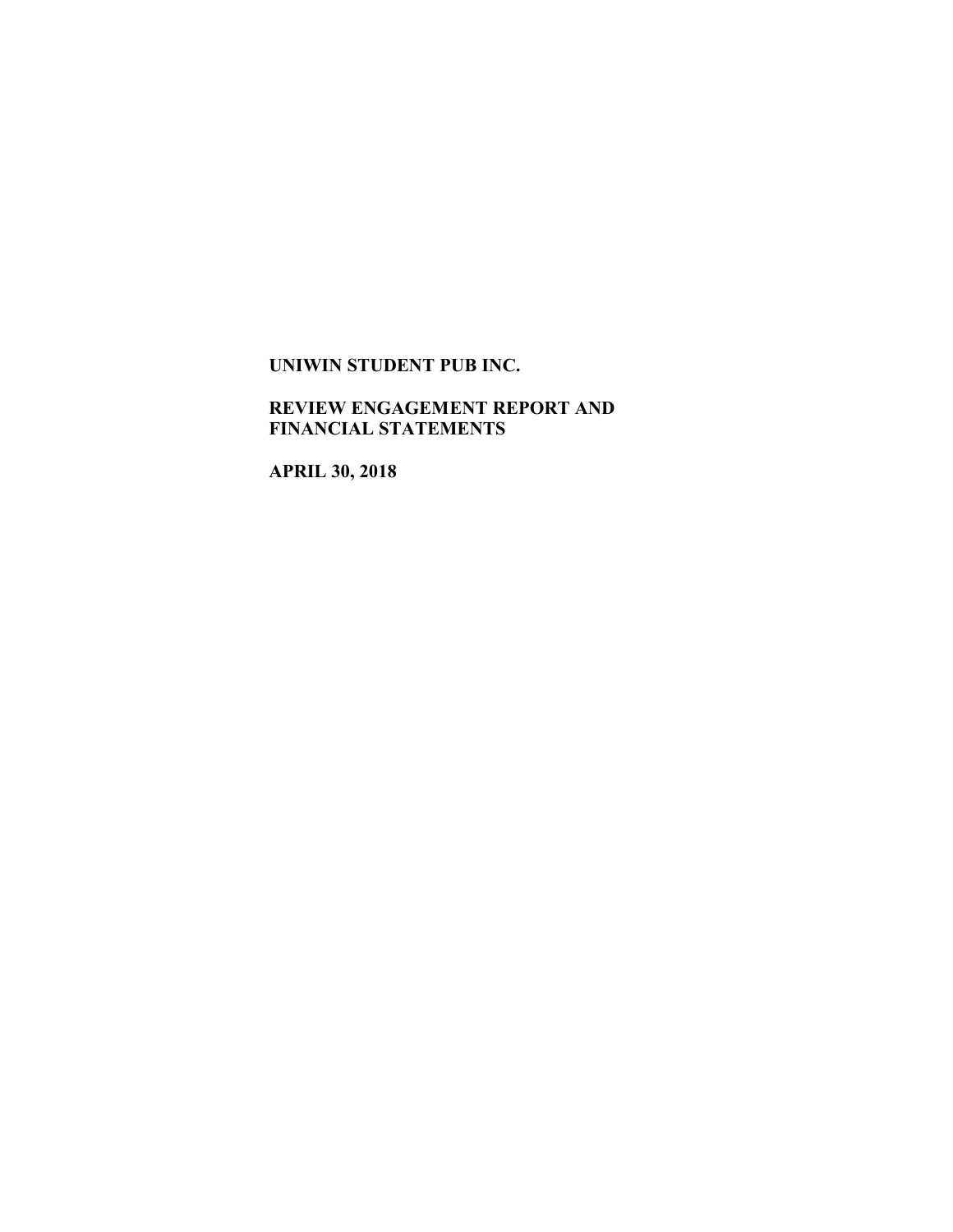

Collins Barrow Windsor LLP 3260 Devon Drive Windsor, ON N8X 4L4 Canada T: 519.258.5800 Email: cbwindsor@collinsbarrow.com www.co|Iinsbarrow.com

## INDEPENDENT PRACTITIONER'S REVIEW ENGAGEMENT REPORT F: 519.256.6152

To the Members of Uniwin Student Pub Inc.

We have reviewed the accompanying financial statements of Uniwin Student Pub Inc. which comprise the balance sheet as at April 30, 2018 and the statements of income, retained earnings and cash flows for the year then ended, and a summary of significant accounting policies and other explanatory information.

## Management's Responsibility for the Financial Statements

Management is responsible for the preparation and fair presentation of these financial statements in accordance with Canadian accounting standards for private enterprises, and for such internal control as management determines is necessary to enable the preparation of financial statements that are free from material misstatement, whether due to fraud or error.

## Practitioner's Responsibility

Our responsibility is to express a conclusion on the accompanying financial statements based on our review. We conducted our review in accordance with Canadian generally accepted standards for review engagements, which require us to comply with relevant ethical requirements.

A review of financial statements in accordance with Canadian generally accepted standards for review engagements is a limited assurance engagement. The practitioner performs procedures, primarily consisting of making inquiries of management and others within the entity, as appropriate, and applying analytical procedures, and evaluates the evidence obtained.

The procedures performed in a review are substantially less in extent than, and vary in nature from, those performed in an audit conducted in accordance with Canadian generally accepted auditing standards. Accordingly, we do not express an audit opinion on these financial statements.

## Conclusion

Based on our review, nothing has come to our attention that causes us to believe that the financial statements do not present fairly, in all material respects, the financial position of Uniwin Student Pub Inc. as at April 30, 2018, and the results of its operations and its cash flows for the year then ended in accordance with Canadian accounting standards for private enterprises.

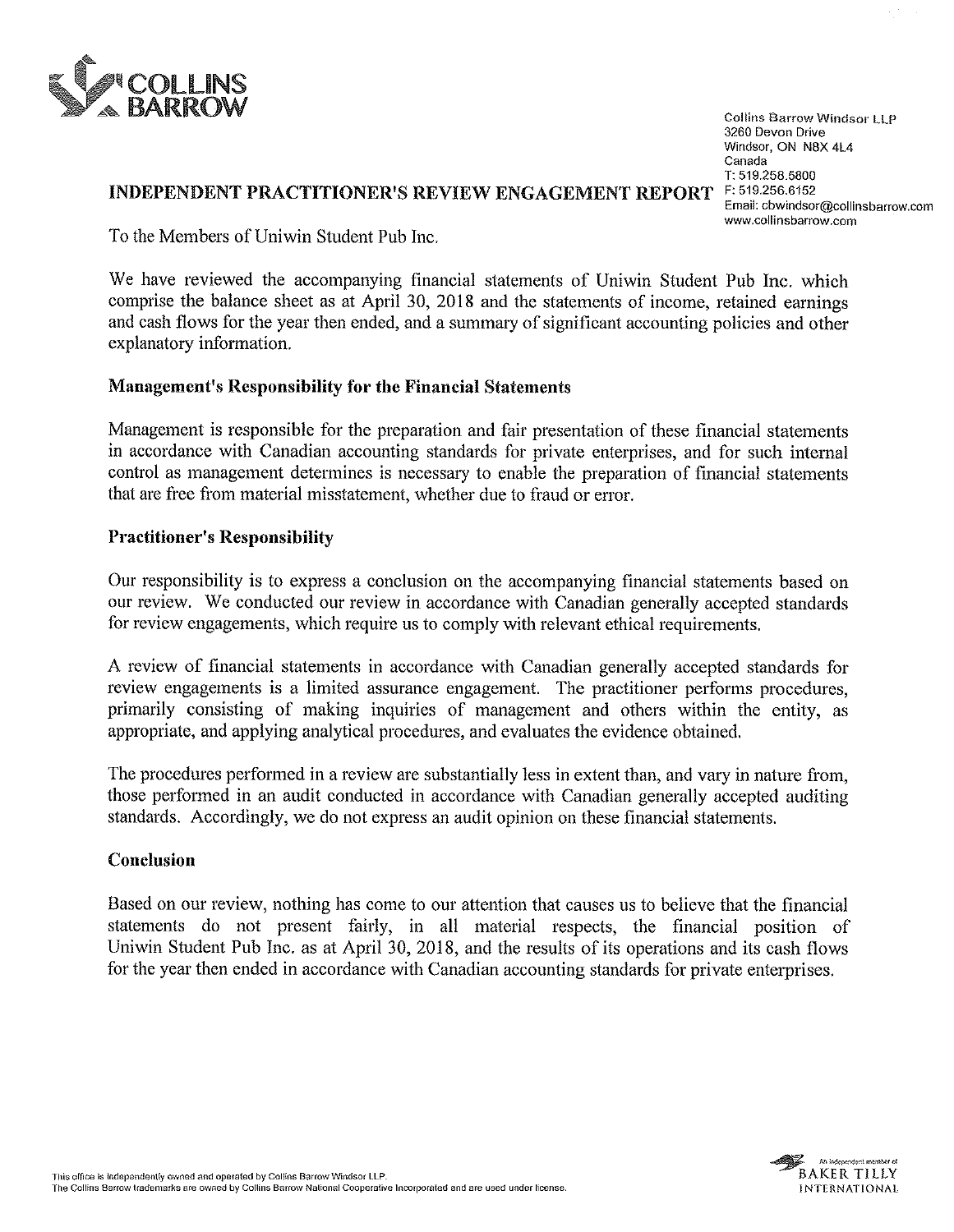## INDEPENDENT PRACTITIONER'S REVIEW ENGAGEMENT REPORT - continued

### Emphasis of Matter

Without qualifying our conclusion, we draw attention to Note 2 in the financial statements, which indicates that the Uniwin Student Pub Inc. incurred a net loss of \$85,858 during the year ended April 30, 2018 and, as of that date, the Uniwin Student Pub Inc. current liabilities exceeded its total assets by \$1,168,171. These conditions, along with other matters as set forth in Note 2, indicate the existence of a material uncertainty that may cast significant doubt about the Uniwin Student Pub Inc. ability to continue as a going concern.

### Other Matter

The financial statements for Unjwin Student Pub Inc. for the year ended April 30, 2017 were not reviewed or audited.

Callino Baneu Wintson LLP

Chartered Professional Accountants September 24, 2018 Licensed Public Accountants

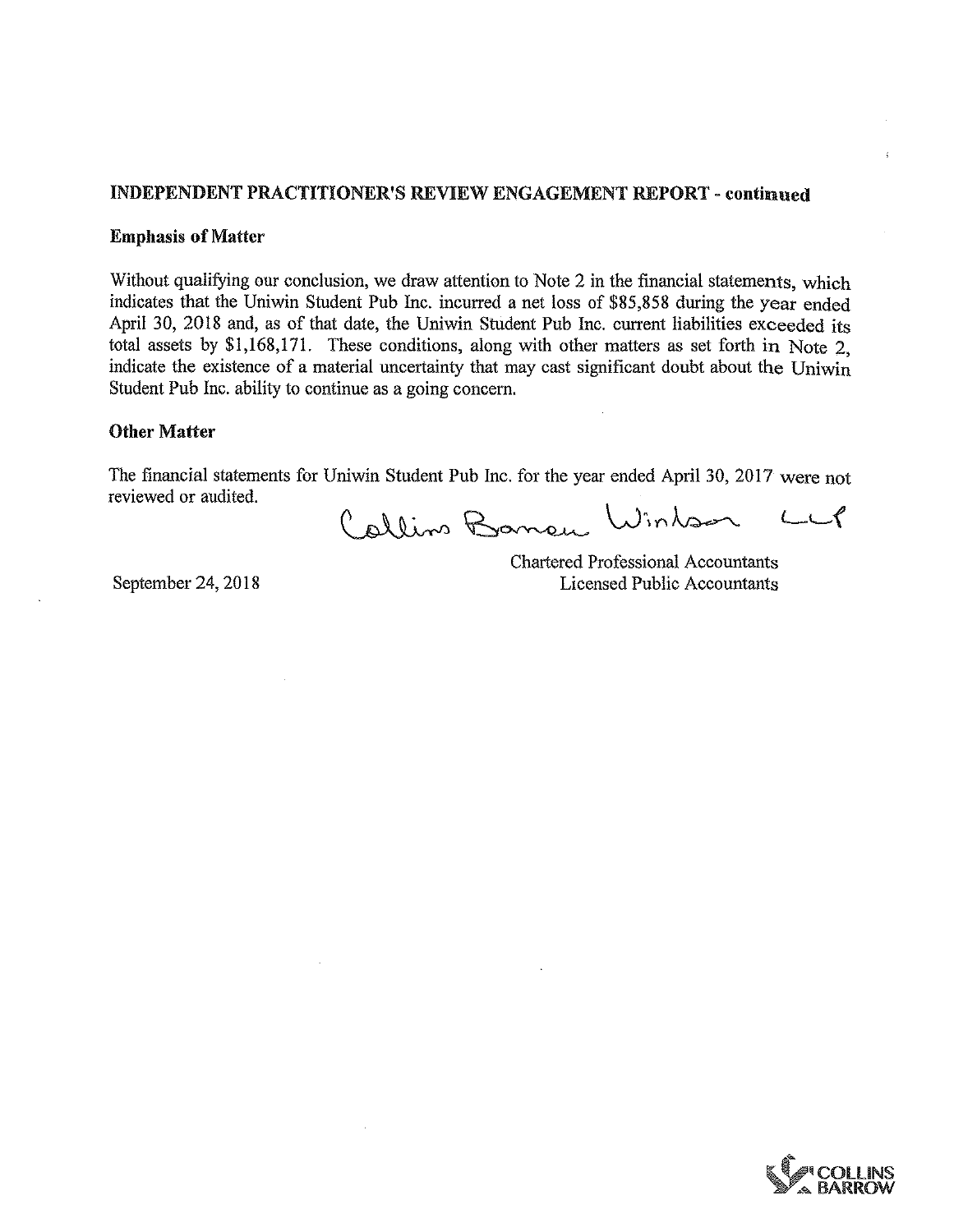## **FINANCIAL STATEMENTS** (Unaudited)

# **APRIL 30, 2018**

| Statement of income            |          |
|--------------------------------|----------|
| Statement of retained earnings |          |
| <b>Balance</b> sheet           |          |
| Statement of cash flows        |          |
| Notes to financial statements  | $5 - 10$ |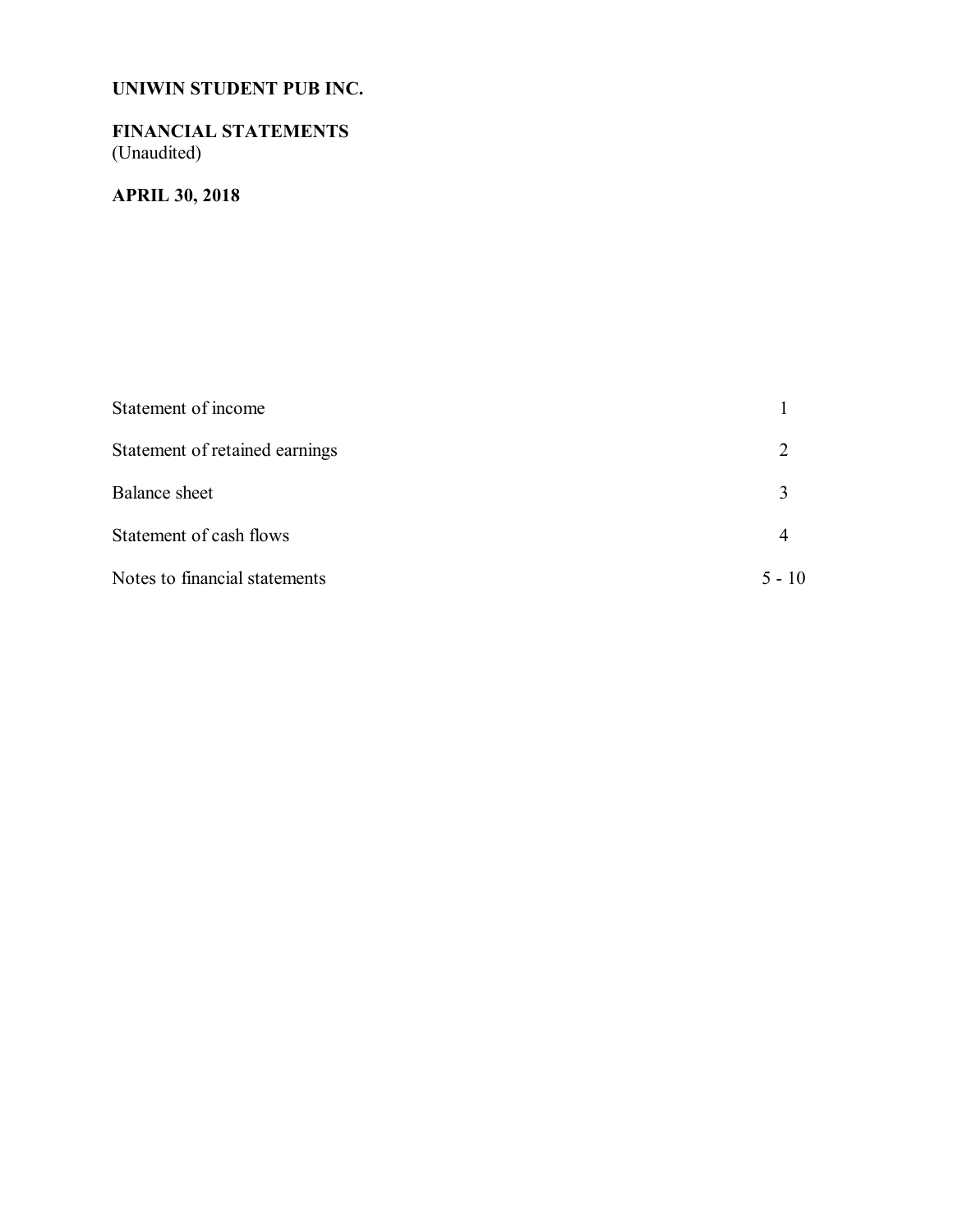## **STATEMENT OF INCOME** (Unaudited)

## **YEAR ENDED APRIL 30, 2018**

|                           | 2018          | 2017    |
|---------------------------|---------------|---------|
| <b>SALES</b>              | 38,570 \$     |         |
| <b>COST OF SALES</b>      | 41,093        |         |
| <b>GROSS PROFIT</b>       | (2, 523)      |         |
| <b>EXPENSES</b>           |               |         |
| Advertising and promotion | 92            |         |
| Interest and bank charges | 1,192         | 490     |
| Memberships               | 140           | 1,265   |
| Office and sundry         | 1,299         |         |
| Production costs          | 83            |         |
| Professional fees         | 1,000         | 600     |
| Salaries and benefits     | 79,427        |         |
| Telephone                 | 102           |         |
|                           | 83,335        | 2,355   |
| <b>NET LOSS</b>           | $(85,858)$ \$ | (2,355) |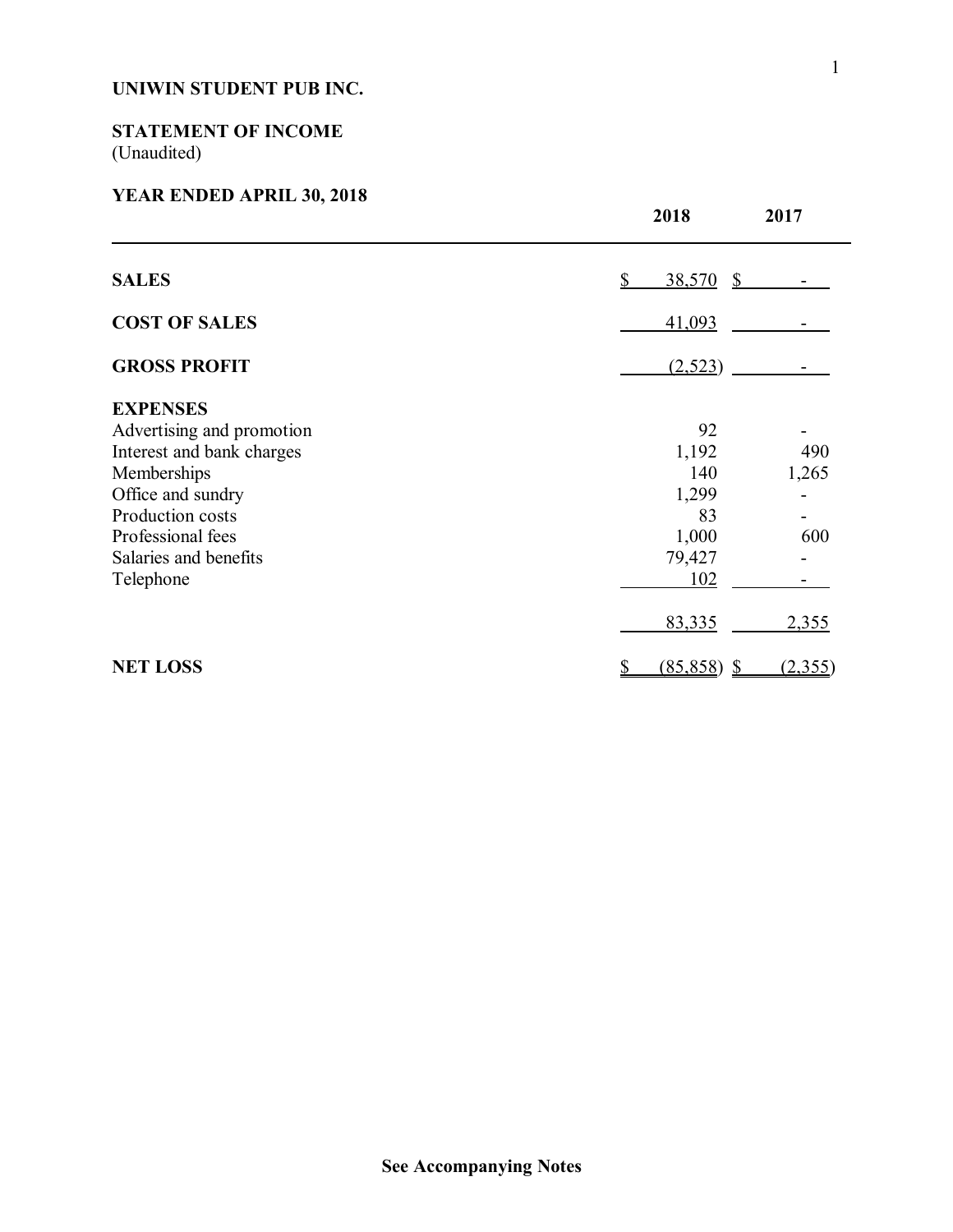## **STATEMENT OF RETAINED EARNINGS** (Unaudited)

## **YEAR ENDED APRIL 30, 2018**

|                           | 2018<br>2017                   |
|---------------------------|--------------------------------|
| <b>DEFICIT, BEGINNING</b> | $(1,149,329)$ \$ $(1,146,974)$ |
| <b>NET LOSS</b>           | $(85,858)$ $(2,355)$           |
| <b>DEFICIT, ENDING</b>    | $(1,235,187)$ \$ $(1,149,329)$ |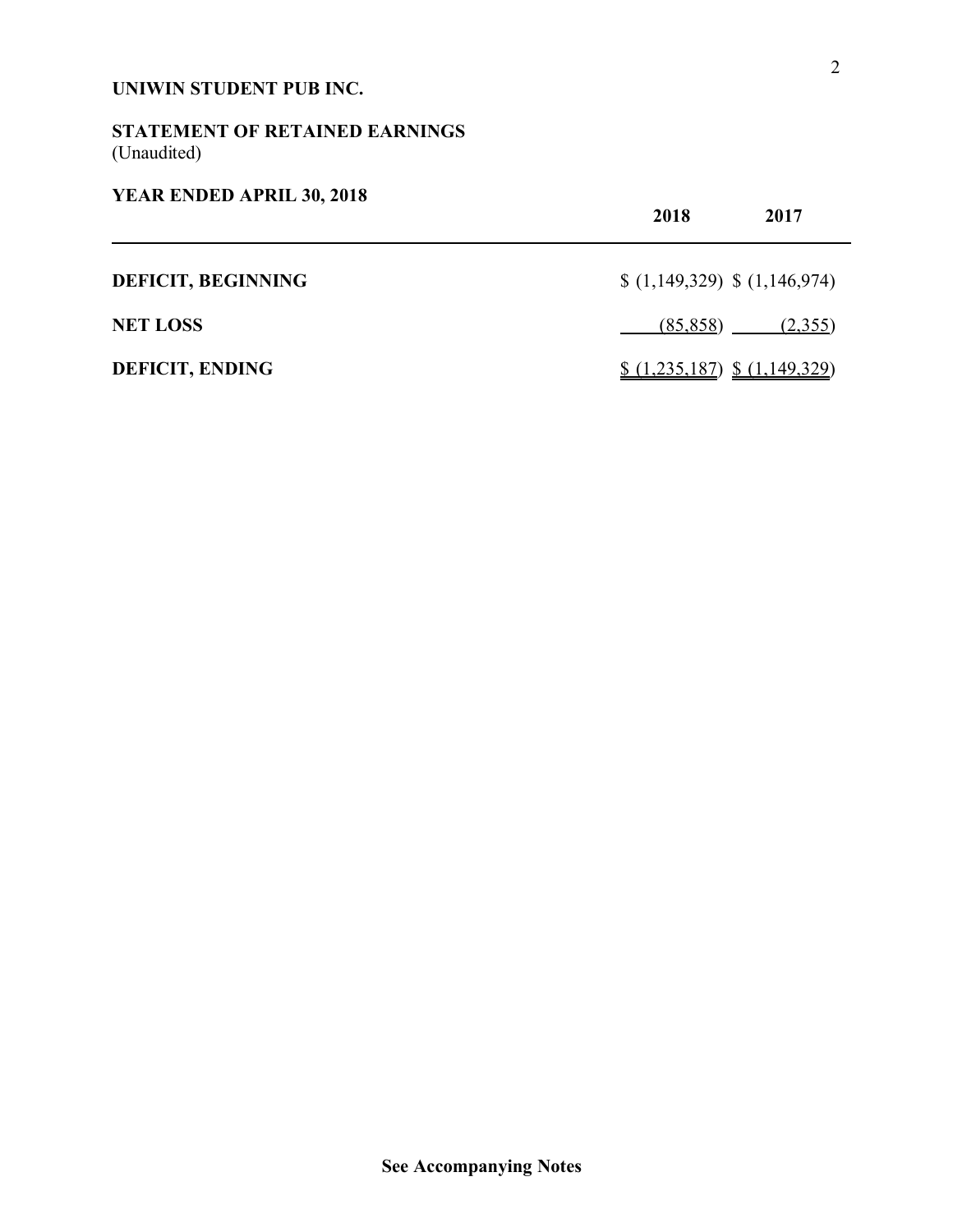## **BALANCE SHEET** (Unaudited)

| <b>APRIL 30, 2018</b>                                                                                                                       | 2018                              | 2017                         |
|---------------------------------------------------------------------------------------------------------------------------------------------|-----------------------------------|------------------------------|
| <b>ASSETS</b>                                                                                                                               |                                   |                              |
| <b>CURRENT ASSETS</b><br>Cash<br>Prepaid expenses                                                                                           | $\mathbb{S}$<br>$6,525$ \$<br>100 | 512                          |
| <b>LIABILITIES</b>                                                                                                                          | 6,625<br>\$<br>$\mathcal{S}$      | 512                          |
| <b>CURRENT LIABILITIES</b><br>Accounts payable and accrued liabilities (note 5)<br>Due to University of Windsor Students' Alliance (note 6) | \$<br>$4,524$ \$<br>1,170,272     | 1,000<br>1,081,825           |
| <b>SHAREHOLDERS' EQUITY</b>                                                                                                                 | 1,174,796                         | 1,082,825                    |
| <b>CAPITAL STOCK</b> (note 7)<br><b>CONTRIBUTED SURPLUS</b><br><b>DEFICIT</b>                                                               | 100<br>66,916<br>(1,235,187)      | 100<br>66,916<br>(1,149,329) |
|                                                                                                                                             | $(1,168,171)$ $(1,082,313)$       |                              |
|                                                                                                                                             | 6,625<br>$\frac{1}{2}$            | 512                          |
| <b>ON BEHALF OF THE BOARD</b>                                                                                                               |                                   |                              |

**Director Director**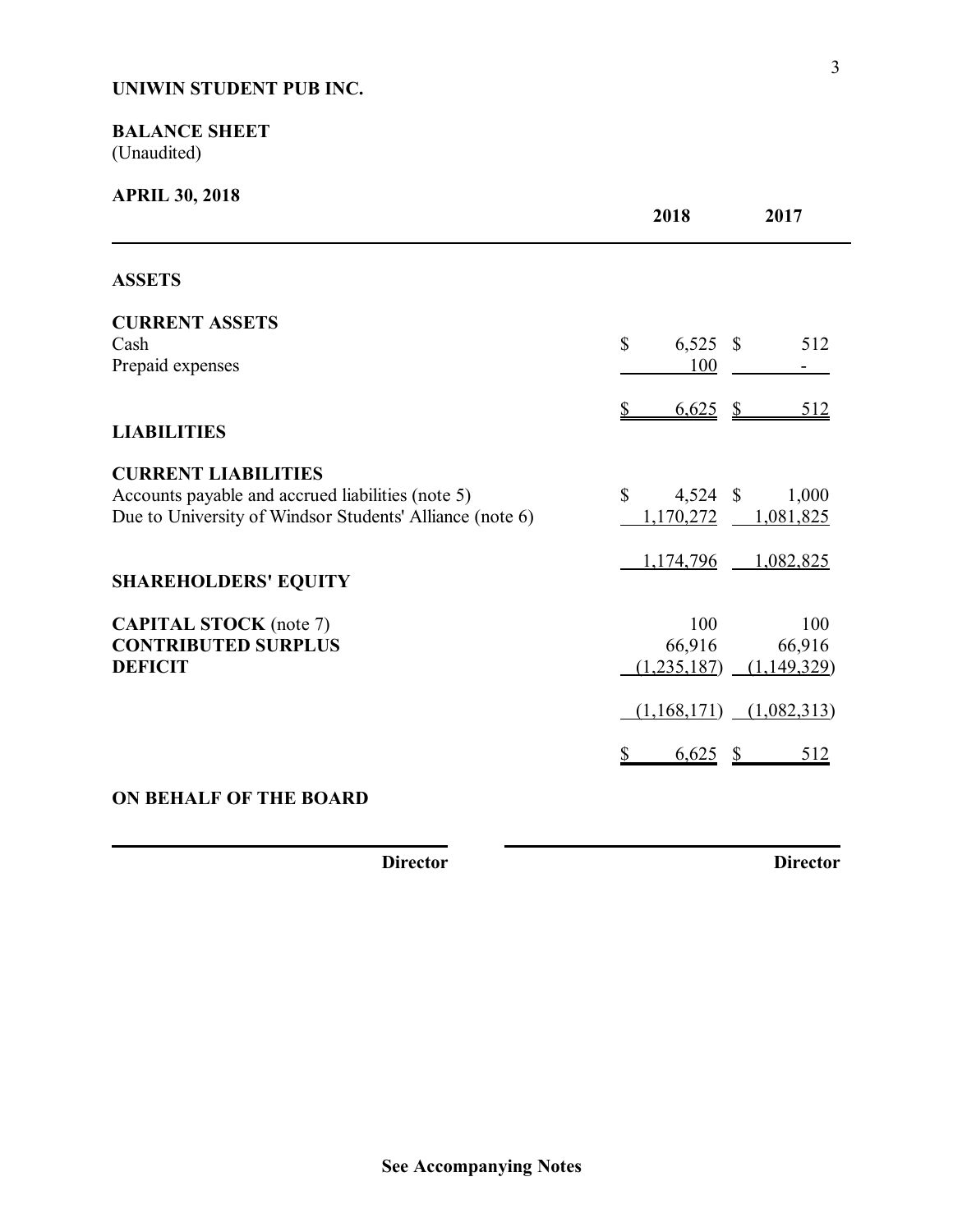## **STATEMENT OF CASH FLOWS** (Unaudited)

## **YEAR ENDED APRIL 30, 2018**

|                                                                                                       | 2018            | 2017             |
|-------------------------------------------------------------------------------------------------------|-----------------|------------------|
| <b>CASH FLOWS FROM OPERATING ACTIVITIES</b>                                                           |                 |                  |
| Cash receipts from customers                                                                          | \$<br>38,570 \$ |                  |
| Cash paid to suppliers and employees                                                                  | (121,004)       | (2,355)          |
|                                                                                                       | (82, 434)       | (2,355)          |
| <b>CASH FLOWS FROM FINANCING ACTIVITIES</b><br>Advances from University of Windsor Students' Alliance | 88,447          | 750              |
| <b>INCREASE (DECREASE) IN CASH POSITION</b><br><b>CASH POSITION, BEGINNING</b>                        | 6,013<br>512    | (1,605)<br>2,117 |
| <b>CASH POSITION, ENDING</b>                                                                          | 6,525           | 512              |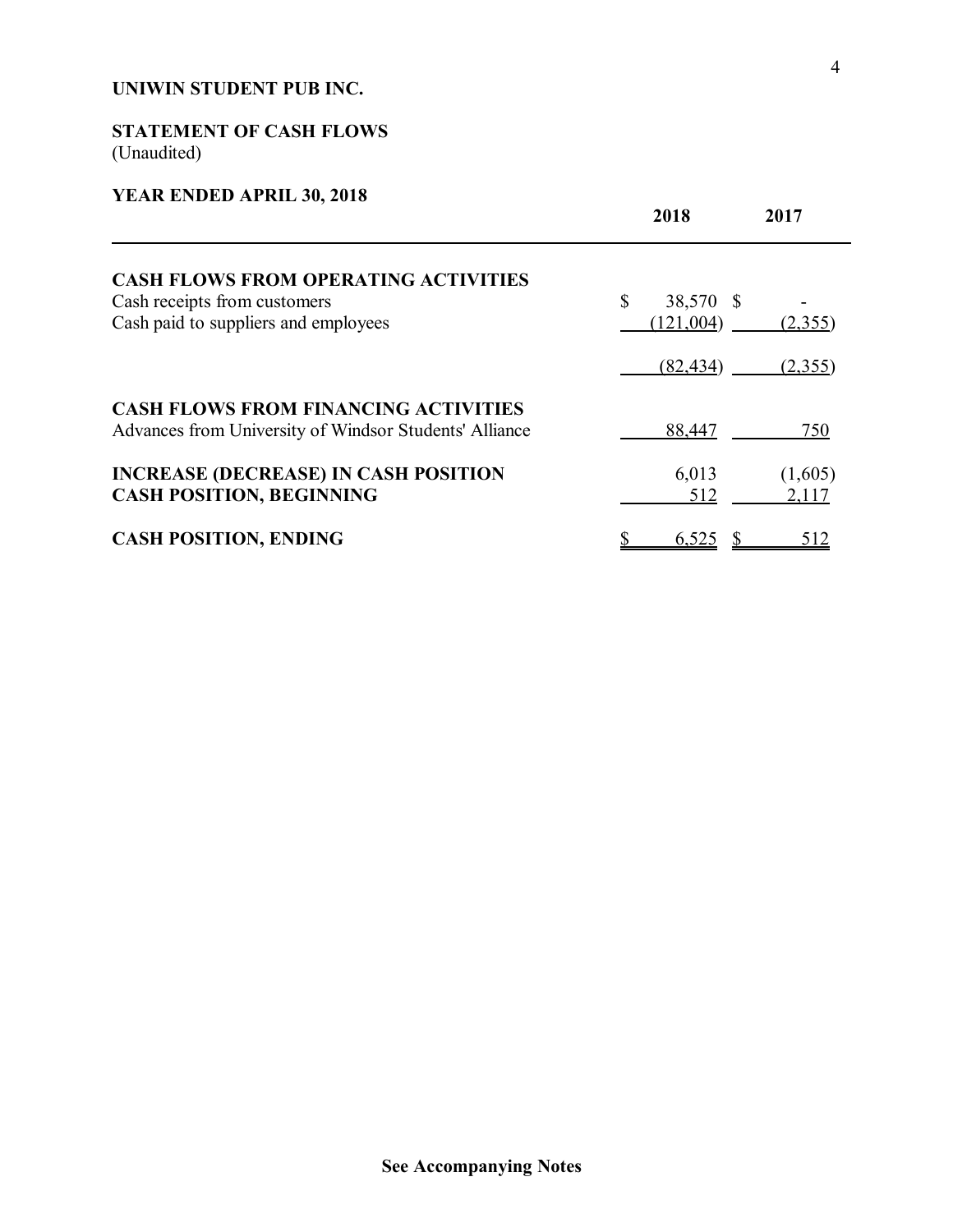**NOTES TO FINANCIAL STATEMENTS** (Unaudited)

#### **APRIL 30, 2018**

## **1. NATURE OF ACTIVITIES**

The company, incorporated under the laws of Ontario, operates an on-campus cafe in the basement of the CAW Student Centre at the University of Windsor. The company commenced primary operations in September 2017.

## **2. SIGNIFICANT ACCOUNTING POLICIES**

## **GOING CONCERN**

These financial statements have been prepared in accordance with accounting standards for private enterprises which presume a going concern. Under the going concern assumption, a company is viewed as being able to continue its operations in the foreseeable future and realize its assets and discharge its liabilities in the normal course of operations.

However, there is significant doubt about the appropriateness of the going concern assumption. As of April 30, 2018, the company's current liabilities exceeded its total assets by \$1,168,171 and it incurred a net loss of \$85,858. Given those factors, the company's ability to realize its assets and discharge its liabilities depends on continued support from the shareholder. Management has adopted a plan to generate additional revenue and rationalize its expenses to address this issue and is confident of obtaining the necessary financing from the shareholder. The financial statements do not reflect adjustments that would be necessary if the going concern assumption were not appropriate, because management feels that the measures described above will mitigate the effect of the conditions and facts that raise doubt about the appropriateness of this assumption.

#### **INVENTORIES**

Inventories are valued at the lower of cost and net realizable value. Cost is determined on the firstin, first-out basis. Reversals of previous write-downs to net realizable value are permitted when there is a subsequent increase in the value of inventories.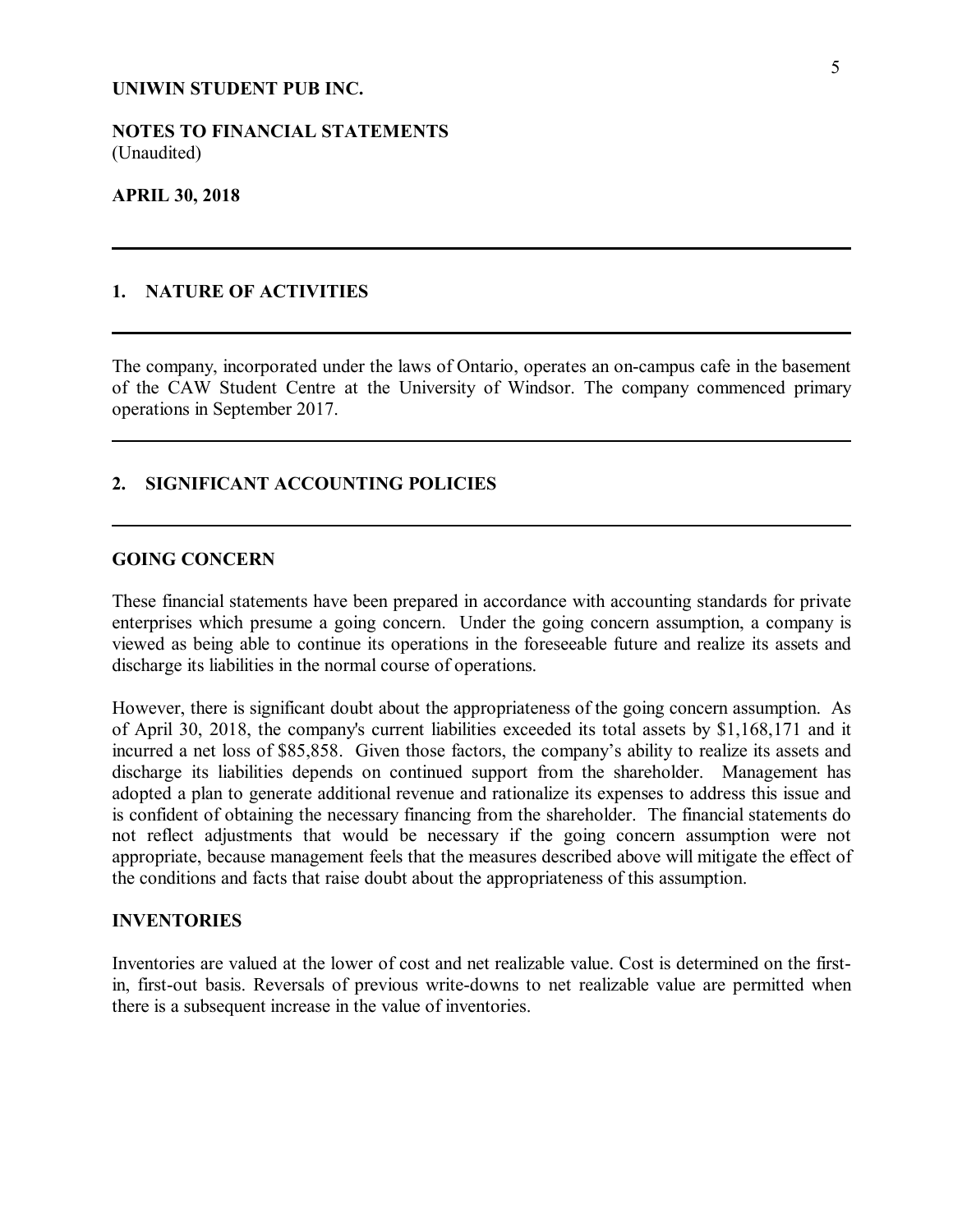**NOTES TO FINANCIAL STATEMENTS** (Unaudited)

### **APRIL 30, 2018**

## **2. SIGNIFICANT ACCOUNTING POLICIES - continued**

#### **REVENUE RECOGNITION**

The company recognizes revenue when persuasive evidence of an arrangement exists, services are performed, the price to the customer is fixed or determinable, and collection is reasonably assured.

## **INCOME TAXES PAYABLE METHOD**

The company uses the income taxes payable method of accounting for income taxes whereby the provision for income taxes is based upon filings with taxation authorities.

#### **USE OF ACCOUNTING ESTIMATES**

The preparation of financial statements in conformity with Canadian accounting standards for private enterprises requires management to make estimates and assumptions that effect the reported amounts of assets and liabilities and disclosures of contingent assets and liabilities at the date of the financial statements and the reported amounts of revenues and expenses during the reporting period. Specifically, the going concern requires the use of management estimates and assumptions. Actual results could differ from these estimates.

## **FINANCIAL INSTRUMENTS**

### **Measurement of financial instruments**

Financial instruments are financial assets or liabilities of the company where, in general, the company has the right to receive cash or another financial asset from another party or the company has the obligation to pay another party cash or other financial assets.

The company initially measures its financial assets and liabilities at fair value, except for certain non-arm's length transactions that are measured at the exchange amount, which is the amount agreed upon by the related parties.

The company subsequently measures all its financial assets and financial liabilities at amortized cost.

Financial assets measured at amortized cost include cash.

Financial liabilities measured at amortized cost include accounts payable and accrued liabilities and due to University of Windsor Students' Alliance.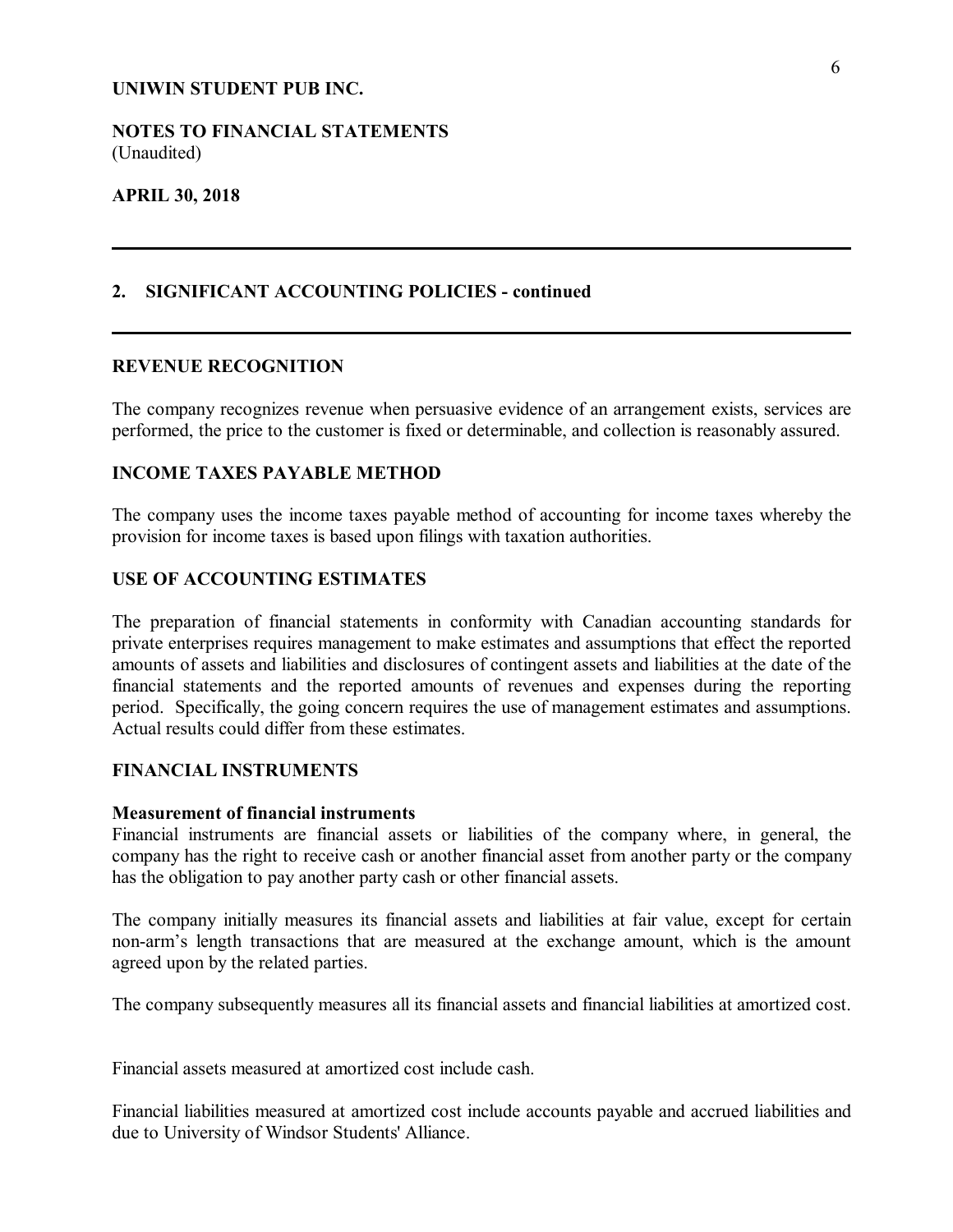### **NOTES TO FINANCIAL STATEMENTS** (Unaudited)

### **APRIL 30, 2018**

### **2. SIGNIFICANT ACCOUNTING POLICIES - continued**

#### **Impairment**

Financial assets measured at cost or amortized cost are tested for impairment when there are indicators of possible impairment. When a significant adverse change has occurred during the period in the expected timing or amount of future cash flows from the financial asset or group of assets, a write down is recognized in net income. The write down reflects the difference between the carrying amount and the higher of:

- The present value of the cash flows expected to be generated by the asset or group of assets;
- The amount that could be realized by selling the asset or asset group; or
- The net realizable value of any collateral held to secure repayment of the asset or group of assets.

When events occurring after the impairment confirm that a reversal is necessary, the reversal is recognized up to the amount of the previously recognized impairment.

#### **Transaction costs**

Transaction costs and financing fees are expensed as incurred for financial instruments measured at fair value and capitalized for financial instruments that are subsequently measured at cost or amortized cost.

### **3. OPERATING AGREEMENT**

The company is run under an operating agreement with the University of Windsor Students' Alliance and the University of Windsor which was subject to an additional five year renewal on June 30, 2004. No new agreement was entered into, and the company continued under existing terms until it was closed in March 2012. The company started operating an on-campus cafe in the basement of the CAW Student Centre at the University of Windsor in September 2017.

Effective August 31, 1999, The University of Windsor assigned its shares in the Uniwin Student Pub Inc. to the University of Windsor Students' Alliance in exchange for forgiveness of all monies owed by or to the Uniwin Student Pub Inc., under specified terms. Accordingly, the balance due to the University of Windsor has been converted to contributed surplus.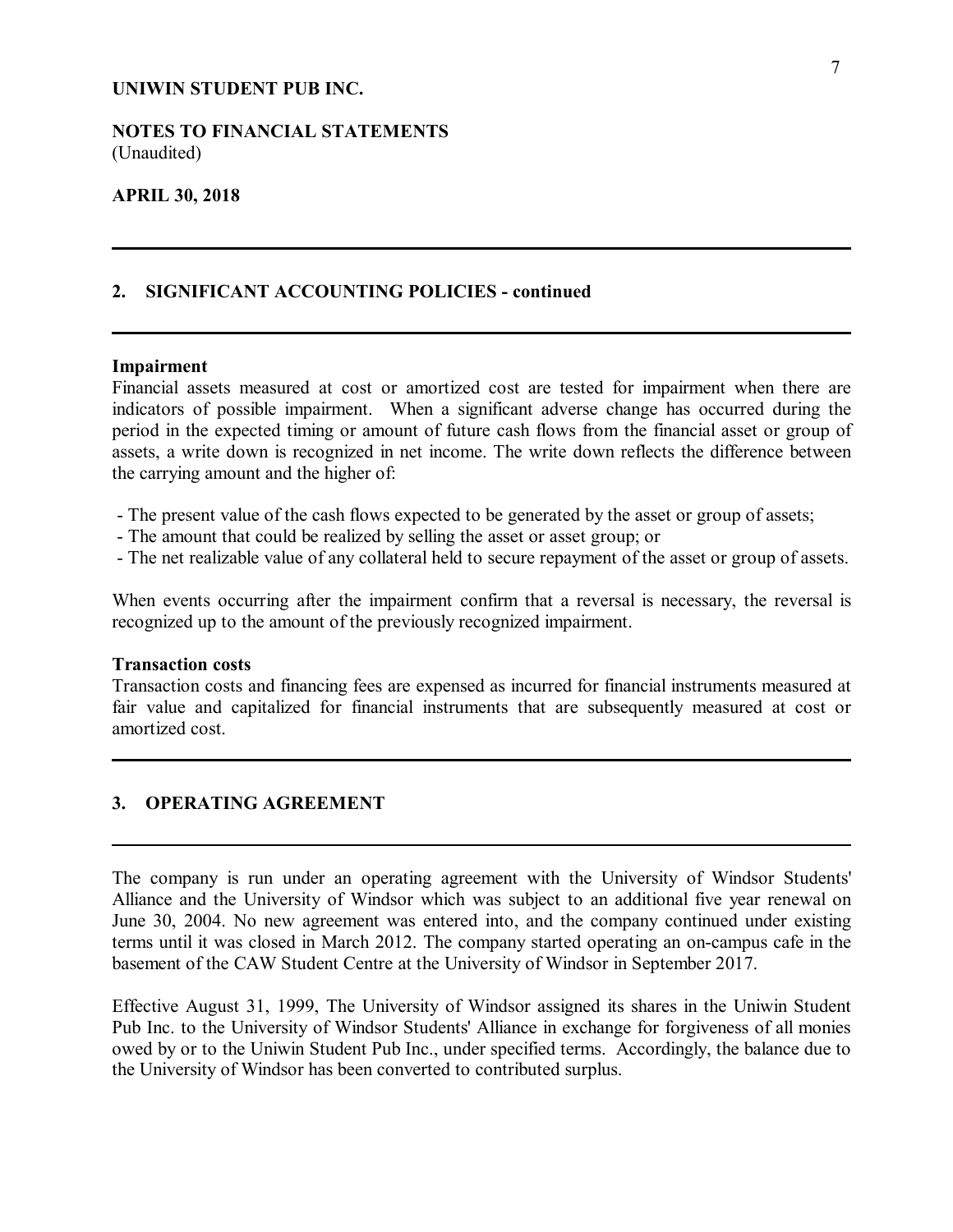## **NOTES TO FINANCIAL STATEMENTS** (Unaudited)

#### **APRIL 30, 2018**

| 4. INCOME TAXES | 2018 | 2017 |
|-----------------|------|------|
|                 |      |      |

The provision for income taxes recorded in the financial statements differs from the amount which would be obtained by applying the statutory income tax rate of 14.5% (2017, 15.0%) to the loss for the year as follows:

| Loss for the year before income taxes                                                | $(85,858)$ \$             | (2,355) |
|--------------------------------------------------------------------------------------|---------------------------|---------|
| Tax on accounting loss                                                               |                           | (353)   |
| Tax effect of the following:<br>Tax impact of losses carried forward to future years | 12.449                    | 353     |
| Income tax expense                                                                   | $\mathbf{D}$ $\mathbf{D}$ |         |

## **TAX BENEFITS AVAILABLE**

The financial statements do not reflect potential tax reductions available through the application of losses carried forward against future years' earnings otherwise subject to income taxes. These losses expire as follows:

| <b>Expiry Date:</b> |               |
|---------------------|---------------|
| 2027                | 58,412<br>\$  |
| 2028                | 81,223        |
| 2029                | 42,426        |
| 2030                | 3,574         |
| 2031                | 94,216        |
| 2032                | 123,036       |
| 2034                | 1,553         |
| 2035                | 2,089         |
| 2036                | 1,066         |
| 2037                | 2,355         |
| 2038                | 85,857        |
|                     | 495,807<br>\$ |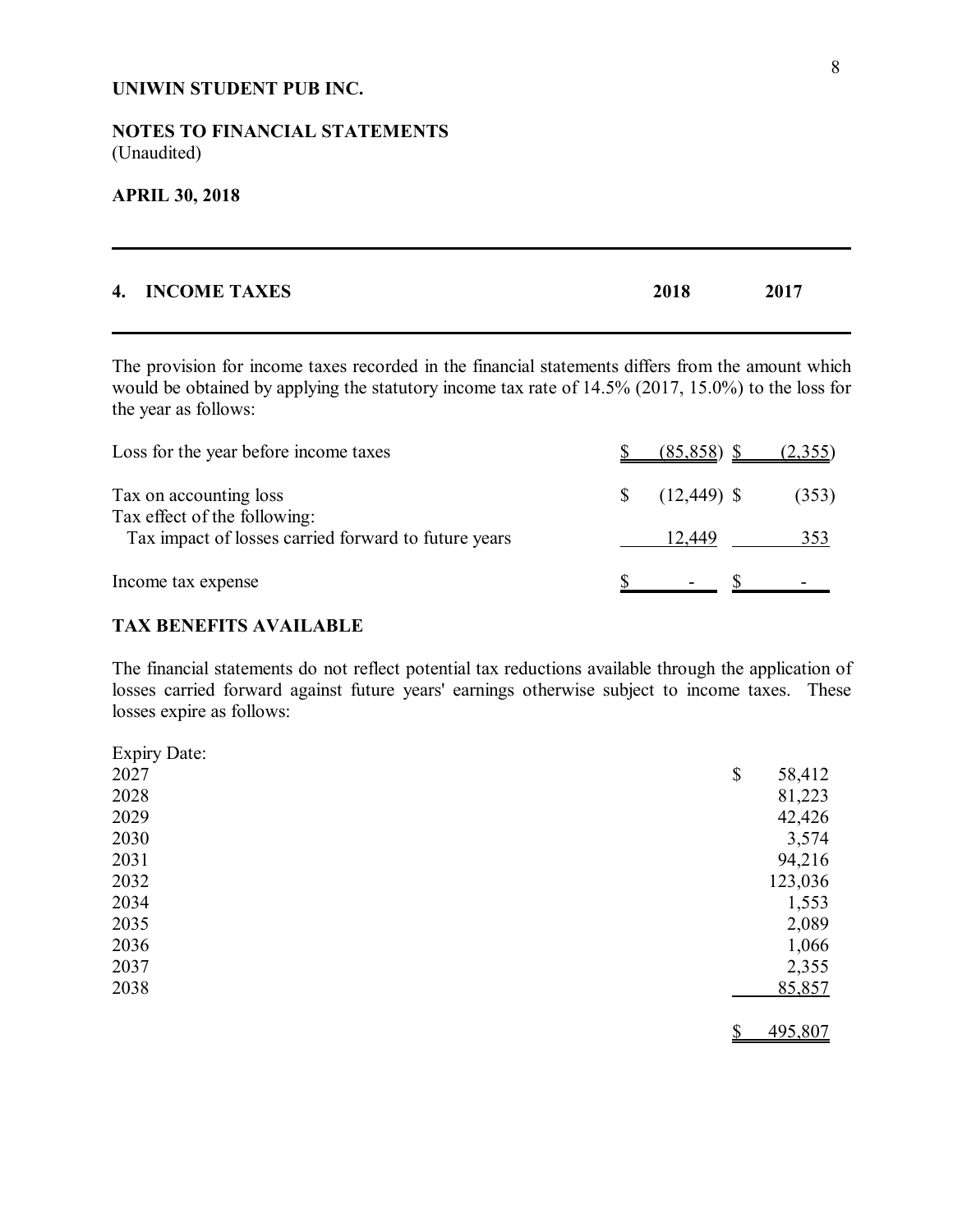## **NOTES TO FINANCIAL STATEMENTS** (Unaudited)

## **APRIL 30, 2018**

## **5. ACCOUNTS PAYABLE AND ACCRUED LIABILITIES 2018 2017**

The accounts payable and accrued liabilities include the following government remittances owing:

| HST payable<br>Payroll taxes payable | $1,428$ \$<br>812 |   |
|--------------------------------------|-------------------|---|
| WSIB payable<br>EHT payable          | 92<br>791         | - |
| Total                                | 3,123             |   |

## **6. DUE TO RELATED PARTY**

Amounts due to the University of Windsor Students' Alliance (UWSA) are unsecured, interest free and with no specific terms of repayment.

| <b>CAPITAL STOCK</b>                                                                                                                                                          | 2018 | 2017 |  |
|-------------------------------------------------------------------------------------------------------------------------------------------------------------------------------|------|------|--|
| <b>AUTHORIZED</b><br>Unlimited Class A, voting, common shares                                                                                                                 |      |      |  |
| Unlimited Class B, non-voting, redeemable and retractable at the paid<br>up capital plus declared and unpaid dividends, non-<br>cumulative dividends at an annual rate of 10% |      |      |  |
| Unlimited Class C shares, non-voting, fully participating                                                                                                                     |      |      |  |
| <b>ISSUED</b><br>100 Class A common shares                                                                                                                                    |      |      |  |